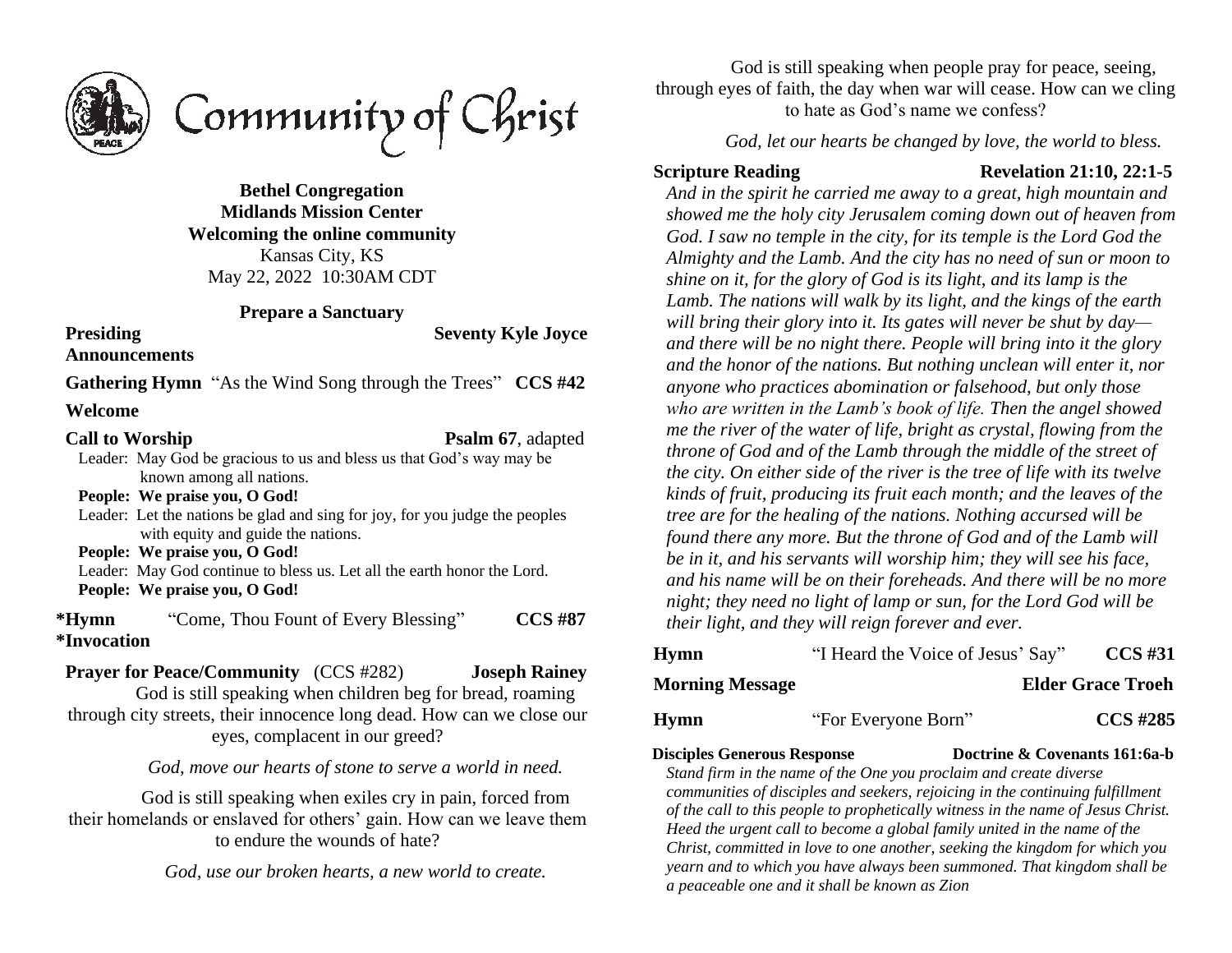During the Disciples' Generous Response, we focus on aligning our heart with God's heart. Our offerings are more than meeting budgets or funding mission. Through our offerings we are able to tangibly express our gratitude to God who is the giver of all.

As we share our mission tithes either by placing money in the plates or through eTithing, use this time to thank God for the many gifts received in life. Our hearts grow aligned with God's when we gratefully receive and faithfully respond by living Christ's mission.

**<https://app.securegive.com/cofchrist/bethel-ks-/donate/category>**

**\*Closing Hymn** "With a Steadfast Faith" **CCS #649 \*Sending Forth Alma 10:28 & Psalm 67:1,3** adapted

*Be led by the Holy Spirit in becoming humble, patient, full of love, having faith in the Lord, so that the Lord will be gracious and bless you, that your life be filled with praise and service anchored in God's peace.*

| <b>Bethel Community of Christ</b> | bethel.forthrightsystems.com |
|-----------------------------------|------------------------------|
| Pastor:                           | Kristine Shipley             |
| <b>Financial Officer:</b>         | Jeff Cady                    |
| Media Host:                       | David Troeh                  |

**CCS**: *Community of Christ Sings*, ©2013, Herald Publishing House

**NRSV**: ©2010, Oxford University Press, Inc. Used by permission. All rights reserved.

Permission to podcast/stream the music and text in this service obtained from One License with license A-727171.

#### **Announcements**

- Our website, including weekly bulletin and Zoom links [bethel.forthrightsystems.com/](http://bethel.forthrightsystems.com/)
- **Sunday, 5/22 10:30am Prepare a Sanctuary** Speaking: Elder Grace Troeh
- **Sunday, 5/29 10:30am Receive Blessing** Speaking: Evangelist Mikal Shedd
- **Center of Hope** needs support on all items, same list as in past
- Give through [eTithing](https://www.cofchrist.org/give) [\(https://www.cofchrist.org/give\)](https://www.cofchrist.org/give) Optionally, search for Bethel, KS [\(link\)](https://app.securegive.com/cofchrist/bethel-ks-/donate/category)
- Video about using [eTithing](https://youtu.be/vOaogMcekbw) [\(https://youtu.be/vOaogMcekbw\)](https://youtu.be/vOaogMcekbw)

**Lectionary:** 3-year cycle engaging significant portions of our scripture

| This week, May 22, 2022 Prepare a Sanctuary |                                 |
|---------------------------------------------|---------------------------------|
| <b>John 14:23-29</b>                        | Acts 16:9-15                    |
| Psalm 67                                    | Revelation 21:10, $22 - 22:5$   |
| Alma 10:27-28                               | Doctrine and Covenants 161:6a-b |
|                                             |                                 |

Next week, May 29, 2022 **[Receive Blessing](https://www.heraldhouse.org/products/may-2022-worship-planning)**

| Luke 24:44-53                     | Acts 1:1-11         |
|-----------------------------------|---------------------|
| Psalm 47                          | Ephesians $1:15-23$ |
| Doctrine and Covenants 158:11 a-b |                     |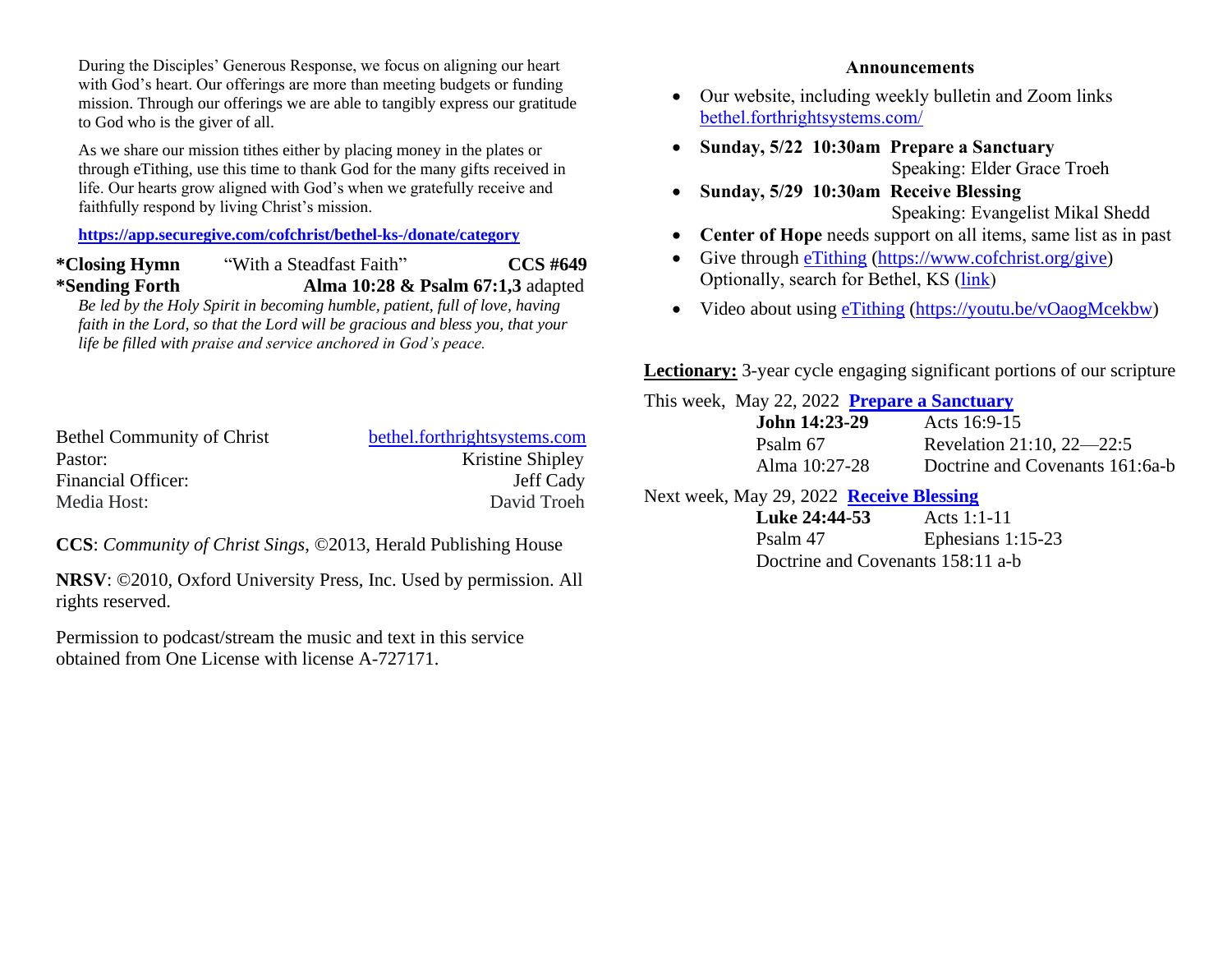Take Note

#### *Norton Heights Congregation Seeking Congregational Leaders*

One or more experienced, ordained ministers are needed to join the pastor team. Interested individuals should be comfortable with inner city culture and social justice challenges, be passionate about ministry with all ages, and share Norton Heights's commitment to inclusivity. Contact Janet Dellinger: 816.868.8237 or [jdellinger1@gmail.com](mailto:jdellinger1@gmail.com)

Community of Christ<br>Historic Sites Foundation

#### *Historic Sites Volunteers & Summer Interns*

Come share the history of Community of Christ with visitors from all over the world! The Kirtland Temple (Kirtland, OH) and the Joseph Smith Historic Site (Nauvoo, IL) are looking for summer 2022 history interns. In addition to interpreting the past, interns assist in museum store sales, help host congregational retreats, special events, and evening hymn festivals. Furnished housing and utilities are provided,

and **summer interns receive a stipend and college credit**. For more information, contact Sally Roth 316.393.3037 or visit:

- Nauvoo internship: [cofchrist.org/history-intern-nauvoo-illinois/](https://cofchrist.org/history-intern-nauvoo-illinois/)
- Nauvoo volunteer: *[explorenauvoo.com/volunteer](https://nam04.safelinks.protection.outlook.com/?url=https%3A%2F%2Fexplorenauvoo.com%2Fvolunteer&data=05%7C01%7Ckhnatyshyn%40cofchrist.org%7C3270eaacc6a6422d44a408da27c39a08%7C8afd0cc8f92c4ae0a7e2e6d4b8382b4e%7C0%7C0%7C637866018307638961%7CUnknown%7CTWFpbGZsb3d8eyJWIjoiMC4wLjAwMDAiLCJQIjoiV2luMzIiLCJBTiI6Ik1haWwiLCJXVCI6Mn0%3D%7C3000%7C%7C%7C&sdata=dwFtLQkXuwUK3ouGKPHXE2xH%2FY4ybWfr8bZUWofnD%2BQ%3D&reserved=0)*
- Kirtland internship: *[cofchrist.org/history-intern-kirtland-ohio](https://nam04.safelinks.protection.outlook.com/?url=https%3A%2F%2Fcofchrist.org%2Fhistory-intern-kirtland-ohio&data=05%7C01%7Ckhnatyshyn%40cofchrist.org%7C3270eaacc6a6422d44a408da27c39a08%7C8afd0cc8f92c4ae0a7e2e6d4b8382b4e%7C0%7C0%7C637866018307638961%7CUnknown%7CTWFpbGZsb3d8eyJWIjoiMC4wLjAwMDAiLCJQIjoiV2luMzIiLCJBTiI6Ik1haWwiLCJXVCI6Mn0%3D%7C3000%7C%7C%7C&sdata=oeaiyLrKP2Pa750rBzZXu6aiLvOfadSkrZJ5iaCSQe0%3D&reserved=0)*
- Kirtland volunteer: *[www.kirtlandtemple.org/volunteer](http://www.kirtlandtemple.org/volunteer)*

#### *Central Avenue Center of Hope Postal Drive*

On May 14th postal carriers will collect non-perishable food items for organizations around Kansas City. Some of these donations will go to CACH. Volunteers are needed to transport the goods from post offices to the center. **Earn \$50 in campership funds by participating.** Watch the MMC Facebook page for more information.



7615 Platte Purchase Dr, Suite 116 phone 816-221-4450 Kansas City, MO 64118 www.midlandsmc.org

### WORLD CHURCH UPDATES

The church is curious about the needs and desires of our younger members and friends. Many people have a connection to the church from childhood or through camps and reunions but may not be active in regular church activities. Please encourage friends and family ages 18 – 50 to share an email or mobile number to participate in a simple survey.<https://bit.ly/18-50survey>

## SAVE THE DATE

Temple Planting May 1 CACH Postal Drive May 14 Refugee Info Mtg May 17 Worldwide Worship June 12

**Chihowa Work Day 9am Saturday, May 14**

### HISTORIC CARAVAN

Midlands & Farwest Mission Centers Senior High Youth (finishing 9-12 grades) are invited on a bus trip June 2–12 to Community of Christ historic sites and other cities to explore our past and how it affects our future. Donations can be made with check or eTithing to the MMC Youth Fund.



To prepare for the trip, we are hosting six zoom sessions with guest speakers to connect with each other and learn CofChrist history.

**8 – 10 pm Wednesdays through May 18**